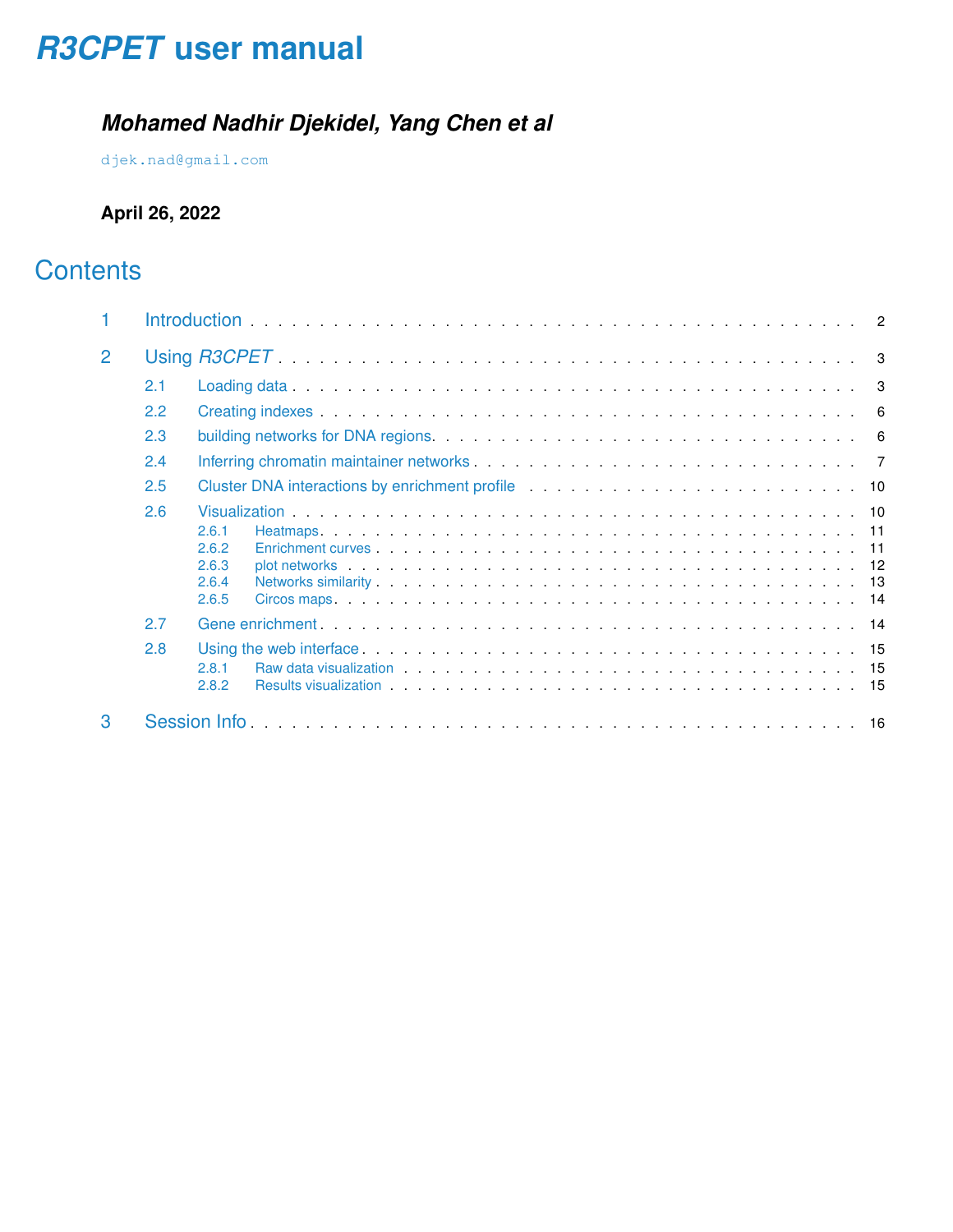## <span id="page-1-0"></span>**Introduction**

[R3CPET](http://bioconductor.org/packages/R3CPET) **uisgemeatrual** cription mechanisms and revealed that chromatin crosstalk plays an important role in connecting The breakthrough in chromatin conformation study done in the last decade has shed some light on many aspects regulatory sequences to their target promoters through loop formation

However, a key limitation of the existing chromatin conformation assays is that they can just give us the genomic coordinates of the interacting DNA fragments but don't tell us on the proteins involved.One used solution is to use *Chip-Seq* to get the list of the proteins involved at these borders but one limitation is that not all the proteins can be captured and some don't have a specific anti-body.

Thus, computational methods are still useful to give some insight on the protein candidates that can play a role in maintaining these interactions. *R3CPET* comes as a tool to fill this gap and try to infer the loop-maintaining network(s) in a more concise manner.

3CPET is based on the following idea : if we can have the list of the protein networks that maintain all of the DNAinteractions, then we can infer the set the most enriched networks. One of the widely used statistical model in this kind of problems is the HLDA model which is a non-parametric Bayesian that enables us to infer the number of different groups from the data.

In order to apply HLDA, we need to have a corpus of documents and we assign each word to a topic. In our case each document is a network and each word is an edge in that network. To create a network for each interaction we use *(i)* find the set of the proteins involved a the boundaries of a loop and this by using *Chip-Seq* peaks or *motifs* data.

In the next step, we use the information in a background PPI to construct the network connecting the two interacting DNA fragments.

The networks are then converted into a *bag* of edges (*i.e* allow repetition) and fed to the HLDA algorithm.

In this model, we suppose that each network  $(j_n)_{n=1}^{\infty}$  is made-up of a mixture of protein complexes each with different a proportion  $\theta_n \sim DP(\alpha, \pi)$ . To infer the number of clusters, the model suppose that we have an infinite number of chromatin maintainer networks distributed according to a certain distribution  $H$ . To enable the sharing the complexes  $(\beta_k)$  across all the networks, an intermediate discrete distribution is introduced  $(\beta_k)_{k=1}^N$  sampled from the base distribution H using a stick breaking construction  $\pi|\gamma \sim GEM(\gamma)$ .

Ħ

**Figure 1: Illustration of the network construction procedure**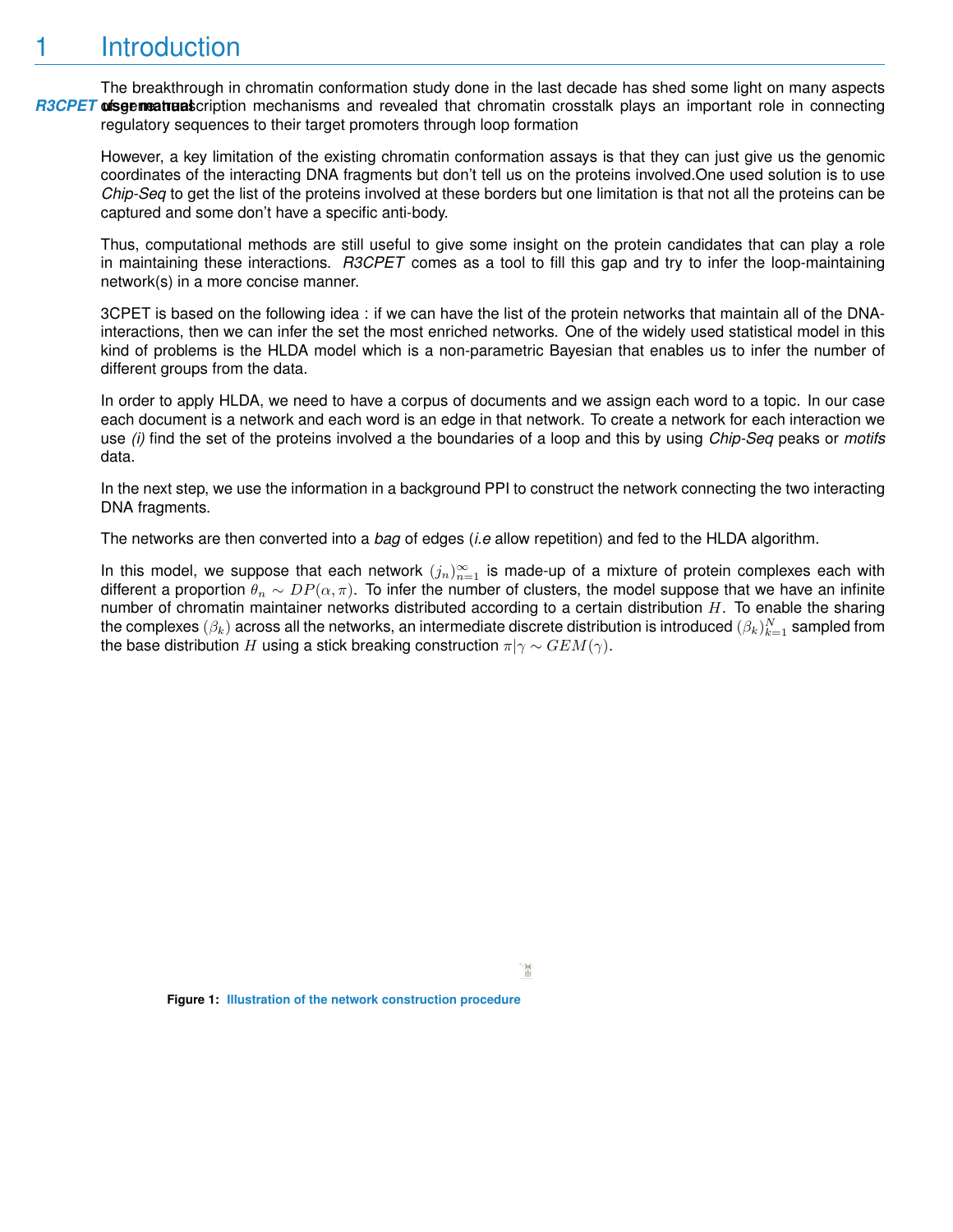**Figure 2: HLDA model**

## 2 Using *R3CPET*

<span id="page-2-0"></span>*R3CPET* package were built to enable the user to upload the data step-by-step and thus giving him a more granular control of the data that he uses. Maybe it sounds like the use needs more labor, but the user can create an S3 wrapper function that encapsulate the workflow functions into one method.

Four main classes are provided by *R3CPET*:

- 1. ChiapetExperimentData a container for the raw data to use. 3 types of data can be loaded into this class respectively :*ChIA-PET* interactions, *ChIP-Seq* peaks and the background *PPI*.
- 2. NetworkCollection Holds the list of the build networks for each DNA-interaction and their information.
- 3. HLDAResult contains the results of the HLDA algorithm.
- 4. ChromMaintainers contains the final results after processing the HLDA results (*i.e*: list of networks and their nodes).

<span id="page-2-1"></span>In addition to these classes additional helper methods for GO enrichment and and gene conversion.

## 2.1 Loading data

Before starting the analysis different kinds of dataset need be loaded. This can be done using a ChiapetExperi mentData object.

The user can load the data using the ChiapetExperimentData constructor. By passing: ChIA-PET interactions data, transcription factors binding site (TFBS) and a protein-protein interaction network. The ChIA-PET interactions can be passed as path to a file or a GRanges object. The same is for the TFBS.

```
> library(R3CPET)
> petFile <- file.path(system.file("example", package = "R3CPET"),
+ "HepG2_interactions.txt")
> tfbsFile <- file.path(system.file("example", package = "R3CPET"),
+ "HepG2_TF.txt.gz")
> x <- ChiapetExperimentData(pet = petFile, tfbs = tfbsFile, IsBed = FALSE,
     ppiType = "HPRD", filter = TRUE)
```
Three types of data can be loaded :

• *ChIA-PET interactions* - which can have two formats: (i) the first type is a file in which the first six columns indicate the left and right interacting parts (generally parsed from the ChIA-PET tool). For example

```
> petPath <- system.file("example", "HepG2_interactions.txt", package = "R3CPET")
> petFile <- read.table(petPath, sep = "\t", header = TRUE)
> head(petFile)
## chromleft startleft endleft chromright startright
## 1 chr1 1282738 1283678 chr1 1283743
## 2 chr1 1370817 1371926 chr1 1372332
## 3 chr1 2159841 2161268 chr1 2161279
```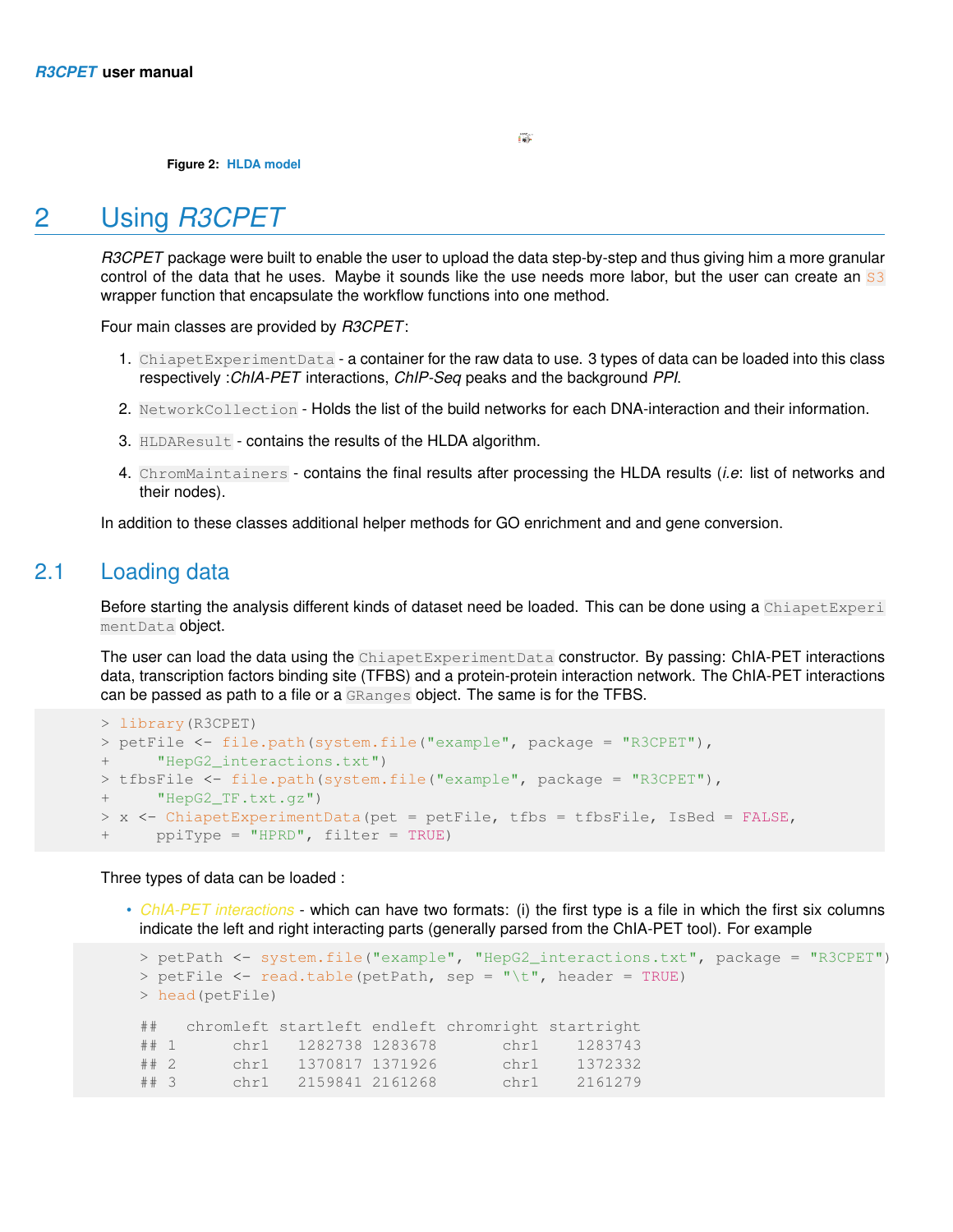| ## 4     |   | chr1                             |  | 2159841 2161268         | chr1 | 2162130 |
|----------|---|----------------------------------|--|-------------------------|------|---------|
| ## 5     |   |                                  |  | chr1 2161279 2162108    | chr1 | 2162130 |
| ## 6     |   | chr1                             |  | 9187131 9188440         | chr1 | 9188469 |
|          |   | ## endright counts byalue qvalue |  |                         |      |         |
|          |   | ## 1 1284926                     |  | 6 1.075586e-21 8.8e-05  |      |         |
|          |   | $\#$ # 2 1373312                 |  | 8 3.536936e-26 8.8e-05  |      |         |
| $##$ 3   |   | 2162108                          |  | 18 5.487730e-57 8.8e-05 |      |         |
| $\#$ # 4 |   | 2163908                          |  | 6 8.048577e-17 8.8e-05  |      |         |
|          |   | ## 5 2163908                     |  | 17 2.792212e-55 8.8e-05 |      |         |
| ##       | 6 | 9189622                          |  | 7 2.576820e-28 8.8e-05  |      |         |
|          |   |                                  |  |                         |      |         |

Here only the 6 first columns are considered. It is up to the user to filter the significant interactions for him.

The second type of files that can be loaded is a four columns file in which the first three columns indicate the genomic location of a DNA region and the forth column indicate if the region is located at the right or left side. The IDs in the fourth column should have the pattern  $PETH\d+ \1$  for the left side and  $PETH\d+ \12$  for the right side. if the number of the left side interactions is different from the right side an error will be raised.

```
> petPath <- system.file("example", "HepG2_centered.bed", package = "R3CPET")
> petFile <- read.table(petPath, sep = "\t", header = FALSE, comment.char = "+")
\rightarrow> head(petFile)
## V1 V2 V3 V4
## 1 chr1 1241234 1242234 PET#1.1
## 2 chr1 1242724 1243724 PET#1.2
## 3 chr1 1282708 1283708 PET#2.1
## 4 chr1 1283834 1284834 PET#2.2
## 5 chr1 1370871 1371871 PET#3.1
## 6 chr1 1372322 1373322 PET#3.2
```
The method loadPETs can be used to load the data

```
> ## if it has 6 columns format IsBed = FALSE
> petPath <- system.file("example", "HepG2_interactions.txt", package = "R3CPET")
> x <- loadPETs(x, petFile = petPath, IsBed = FALSE)
```
## 304 interacting DNA regions loaded

if the file is 4 columns BED file you can set  $I$  s Bed = TRUE

```
> ## loading a 4 columns BED file
> petPath <- system.file("example", "HepG2_centered.bed", package = "R3CPET")
> x <- loadPETs(x, petFile = petPath, IsBed = TRUE, header = FALSE)
```
The pet(x) accessor method can be used to read the loaded interactions as *GRanges* object.

• *ChIP-Seq peaks* - All the *ChIP-Seq* peaks of the different TF should be merged into a 4 columns in which the first 3 columns indicate the position of the peak and the last column indicate the associated TF. The loadTFBS method can be used to do so.

```
> ## loading a 4 columns BED file
> TFPath <- system.file("example", "HepG2_TF.txt.gz", package = "R3CPET")
```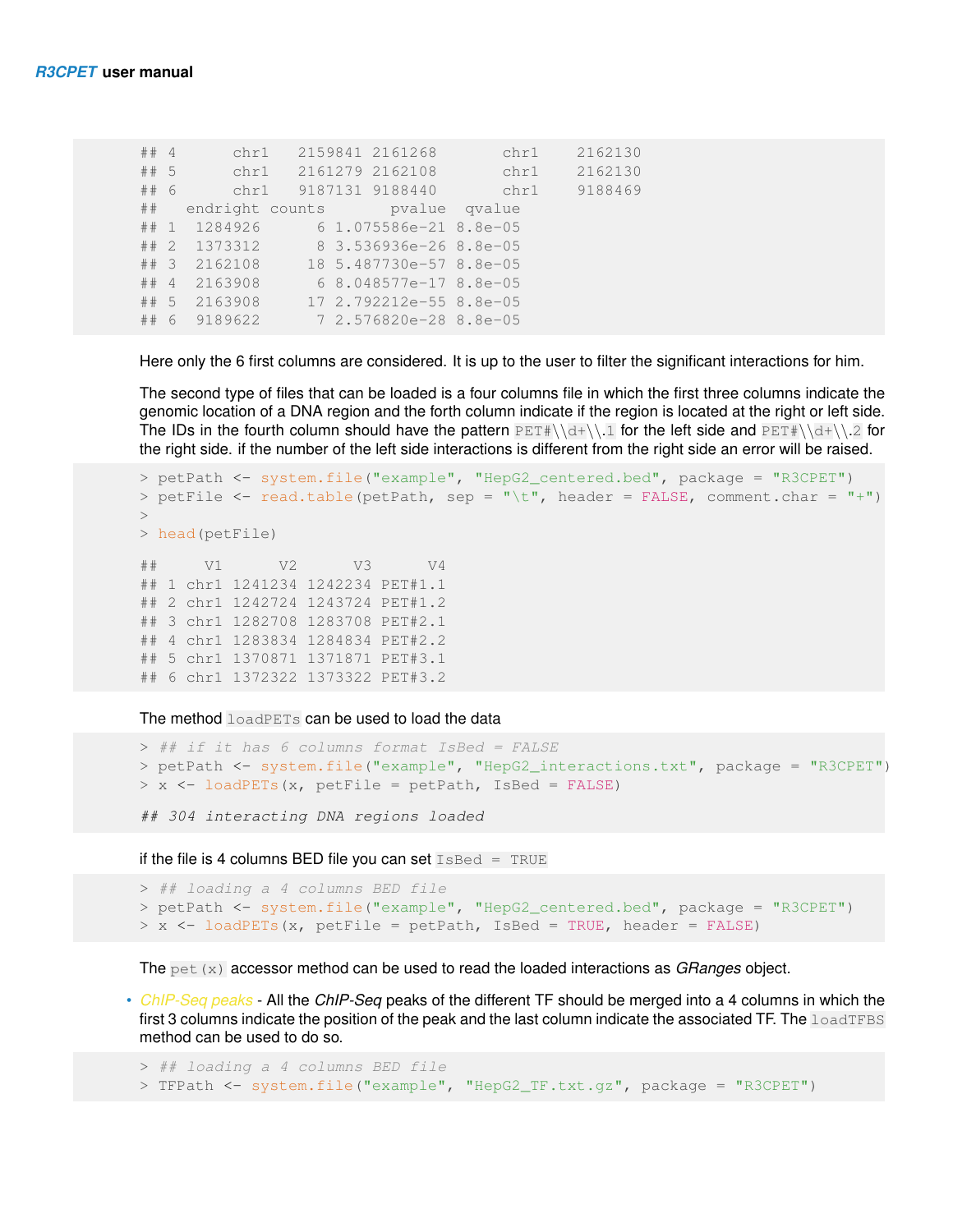```
> TF <- read.table(TFPath, sep = "\t", header = FALSE)
> head(TF)
## V1 V2 V3 V4
## 1 chr8 67804615 67804862 HEY1
## 2 chr15 52200521 52200848 FOSL2
## 3 chr15 70820640 70820932 EP300
## 4 chr13 48775200 48775538 EP300
## 5 chr3 23987219 23988231 FOSL2
## 6 chr6 56263941 56265486 FOSL2
> x <- loadTFBS(x, tfbsFile = TFPath)
## a total of 81414 binding sites for 6 TF were loaded
```
• *Protein interaction* - a background PPI is needed to do the networks construction. The package comes with two build in PPI : the HPRD and the Biogrid PPI.

```
> data(HPRD)
> data(Biogrid)
>
> PPI.HPRD
## IGRAPH 84de311 UN-- 9616 39042 --
\# + attr: name (v/c)## + edges from 84de311 (vertex names):
## [1] ALDH1A1--ALDH1A1 ITGA7 --CHRNA1 PPP1R9A--ACTG1
## [4] SRGN --CD44 GRB7 --ERBB2 ERBB2 --PAK1
## [7] ERBB2 --DLG4 ERBB2 --PIK3R2 ERBB2 --PTPN18
## [10] ERBB2 --ERBB2IP SMURF2 --ARHGAP5 ERBB2 --NF2
## [13] ERBB2 --CD82 ERBB2 --ERRFI1 CD44 --MMP7
## [16] ERBB2 --TOB1 ERBB2 --MUC4 ERBB2 --PICK1
## [19] SMURF2 --TXNIP DDX20 --ETV3 TLE1 --FOXG1
## [22] FOXG1 --TLE3 FOXG1 --HDAC1 FOXG1 --SMAD1
## + ... omitted several edges
> PPI.Biogrid
## IGRAPH 2eeef88 UN-- 16227 169166 --
\# + attr: name (v/c)## + edges from 2eeef88 (vertex names):
## [1] MAP2K4--FLNC MYPN --ACTN2 ACVR1 --FNTA
## [4] GATA2 --PML RPA2 --STAT3 ARF1 --GGA3
## [7] ARF3 --ARFIP2 ARF3 --ARFIP1 AKR1A1--EXOSC4
## [10] XRN1 --ALDOA APP --APPBP2 APLP1 --DAB1
## [13] CITED2--TFAP2A TFAP2A--EP300 APOB --MTTP
## [16] ARRB2 --RALGDS CSF1R --GRB2 GRB2 --PRRC2A
## [19] LSM1 --NARS SLC4A1--SLC4A1AP BCL3 --BARD1
## [22] ADRB1 --GIPC1 BRCA1 --ATF1 BRCA1 --MSH2
## + ... omitted several edges
```
The loadPPI method can be used to load and filter the PPI according to different criteria.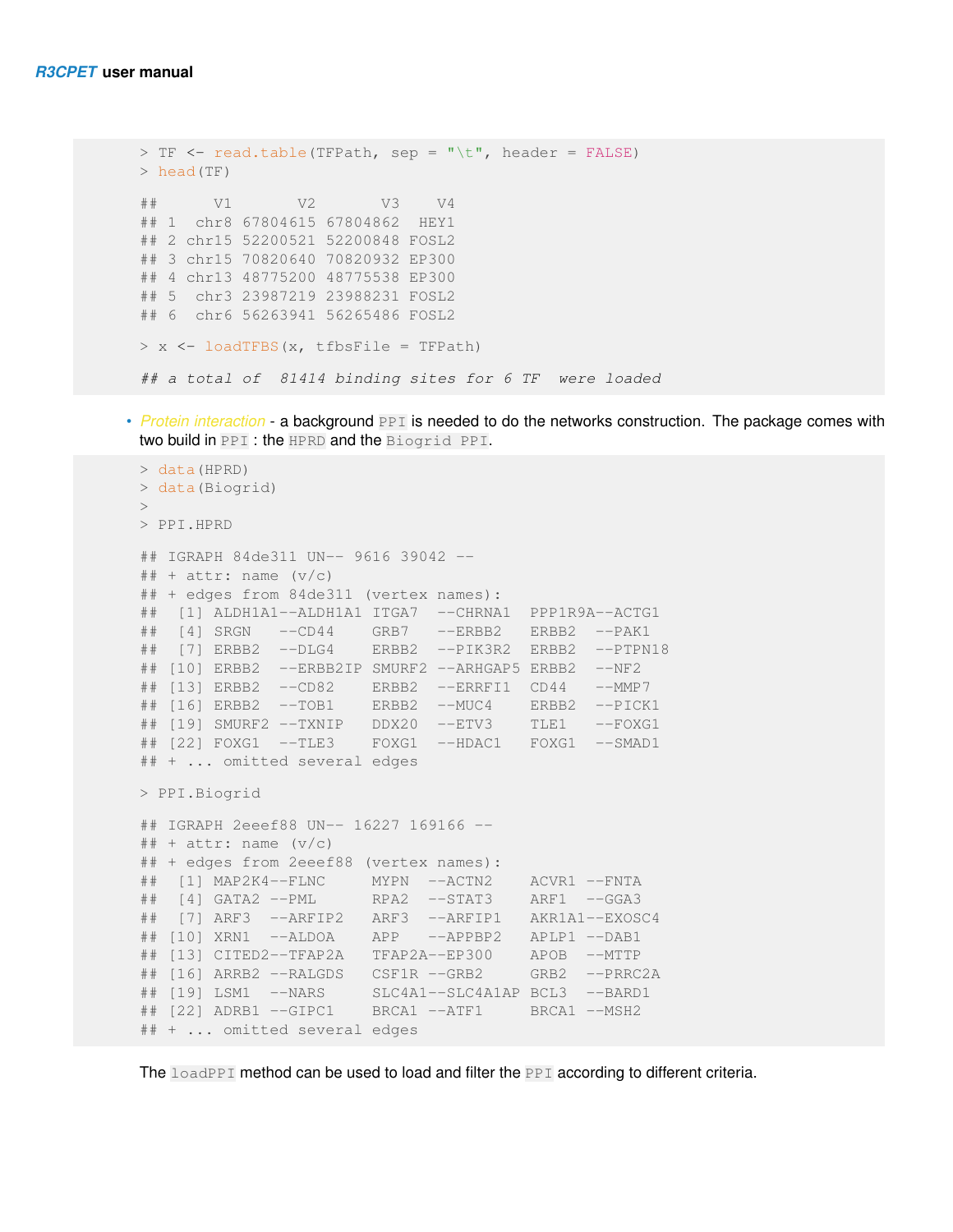```
> loadPPI(object, type = c("HPRD", "Biogid"), customPPI = NULL,+ filter = FALSE, term = "GO:0005634", annot = NULL, RPKM = NULL,
+ threshold = 1)
```
if customPPI one of the built-in PPI will be used otherwise the user can provide a path to an ncol formatted graph (two column to indicate interacting nodes) or directly provide an *igraph* object.

The user can also do some filtering to remove proteins that he thinks are not significant. by default the package keeps only the proteins that are located at nucleus ( $term = "GO:0005634").$  The user can provide his own annotation to the annot parameter. In some cases the user want to keep only the cell specific genes, thus he can filter genes according to their gene expression by providing a two columns gene expression table to the RPKM parameter and set the threshold.

```
> ## loading the PPI with GO filtering
> x <- loadPPI(x, type = "HPRD", filter = TRUE)
```

```
## loading HPRD network, with 9616 nodes
```
### 2.2 Creating indexes

When the user thinks that the data that he loaded is ok, he need to create indexes for processing in the further steps. Indexes can be created by calling the method createIndexes.

```
> x <- createIndexes(x)
## [1] "Creating PET table"
## [1] "Sorting Table"
## [1] "Get TF associated with each PETs"
## [1] "Creating Motifs table"
## [1] "Sorting Table"
## [1] "Creating hasMotif table"
## [1] "Sorting Table"
> x
## class: ChiapetExperimentData
## 304 interacting regions
## 6 TF used
## Background PPI:
## nodes: 3447 edges: 14882
## indexes tables have been created
```
## 2.3 building networks for DNA regions

<span id="page-5-1"></span>One all the data are loaded we can go to the next step and build the protein interaction networks for each chromatin loop. The buildNetworks is used and a NetworkCollection is returned. When the networks are built, the rare and the more frequent edges are removed as they are considered to be not specific. By default, edges that appear in less than 25% or more than 75% of the total networks are removed.

the user can set these values by modifying the minFreq and maxFreq parameters of the buildNetworks method.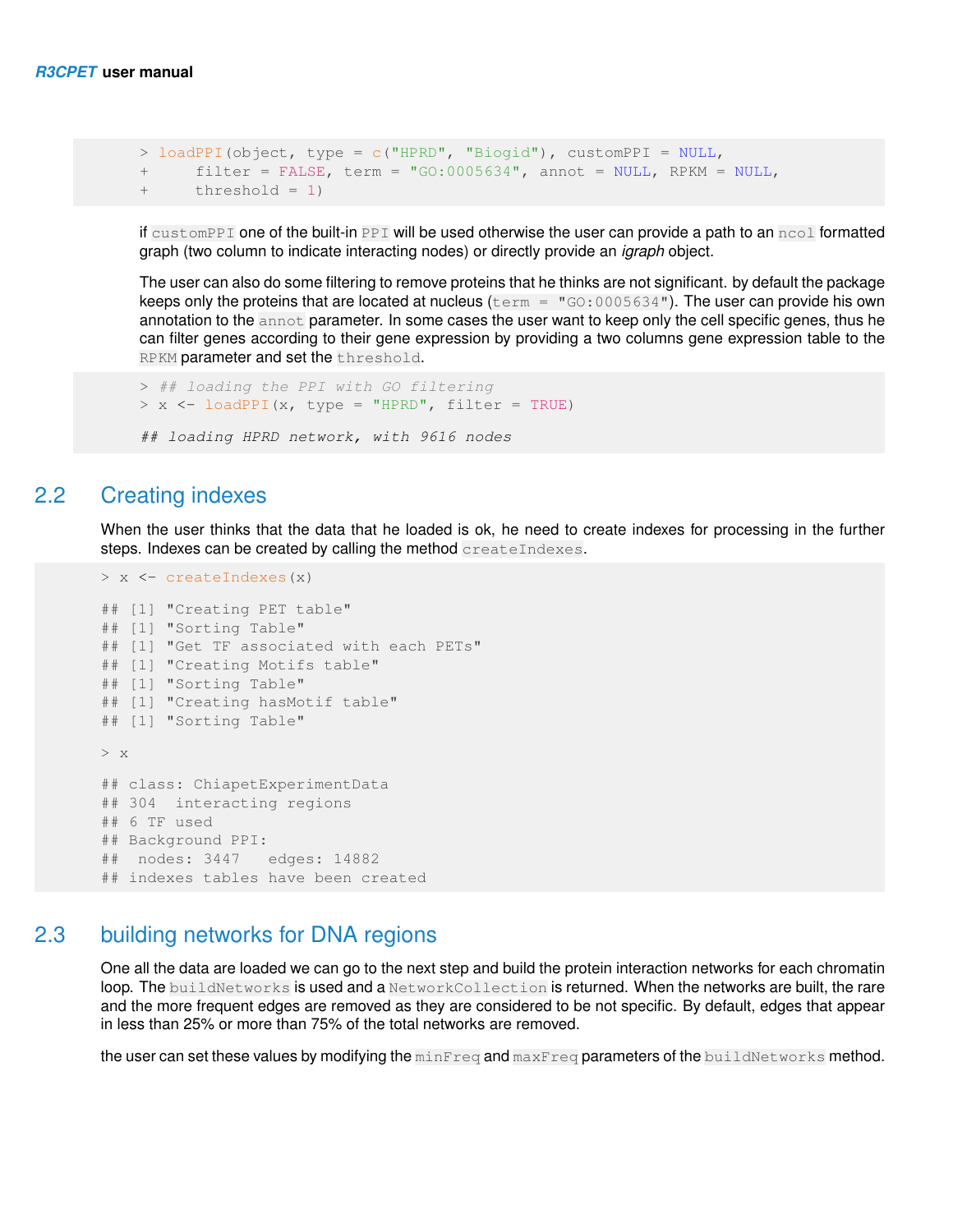```
> nets <- buildNetworks(x, minFreq = 0.1, maxFreq = 0.9)
> nets
## class NetworkCollection
## 145 network loaded
## 128 diffrent edges has been used
```
<span id="page-6-0"></span>The buildNetworks uses the *parallel* package to parallelize the processing.If the user has 4 cores, then 4 *R*instances will be lunched at the background each running on a core and handling part of the data.

## 2.4 Inferring chromatin maintainer networks

At this step the InferNetworks can be used to run the HLDA algorithm and infer the set of the most enriched chromatin maintainer networks. by default, the algorithm do a maximum of 500 iteration or stops after 1 hour.

```
InferNetworks(object, thr = 0.5, max_iter = 500L, max_time = 3600L,
   eta = 0.01, gamma = 1, alpha = 1)
```
To control the behaviour of the algorithm, users can modify the values of the HDP algorithm paramters eta, gamma and alpha. Briefly, eta and alpha control the sparcity of the edge-to-CMN matrix. In other words, smaller values allow force an edge to belong to a small number of CMNs (ideally one) and larger values (>1) alow them to be uniformly assigned. gamma controls the number of CMNs, smaller values leads to less prediced CMNs while larger values leads to more CMNs. Users can check figures S13-S16 of the mauscript.

When the algorithm finishes we get a matrix that indicates the degree of partnership of each edge to the inferred networks (each network is distribution over edges). Thus, to get the top elements in each network, we use the parameter the to select the edges that capture the  $\frac{1}{2}$  of the network. Thus, more general networks tend to have bigger number elements and more specific networks have less elements. At the end a ChromMaintainers object is returned.

```
> hlda
## class: ChromMaintainers
## HLDA Results:
## ------------
## 145 element have been classified into 10 topics
## Number of different words 128
```
The different slots of the hlda object can be accessed using the following accessor methods:

- topEdges : to get the list of the top edges in each network.
- topNodes : to get the list of the top nodes in each network.
- networks : to get a list igraph objects.

> hlda <- InferNetworks(nets)

```
> head(topEdges(hlda))
## Topic_1 Topic_2 Topic_3
## [1,] "EP300_MYOD1" "ESR1_ESRRA" "FOSL2_JUND"
## [2,] "ARNT_EP300" "ESR1_NCOA1" "FOSL2_JUN"
```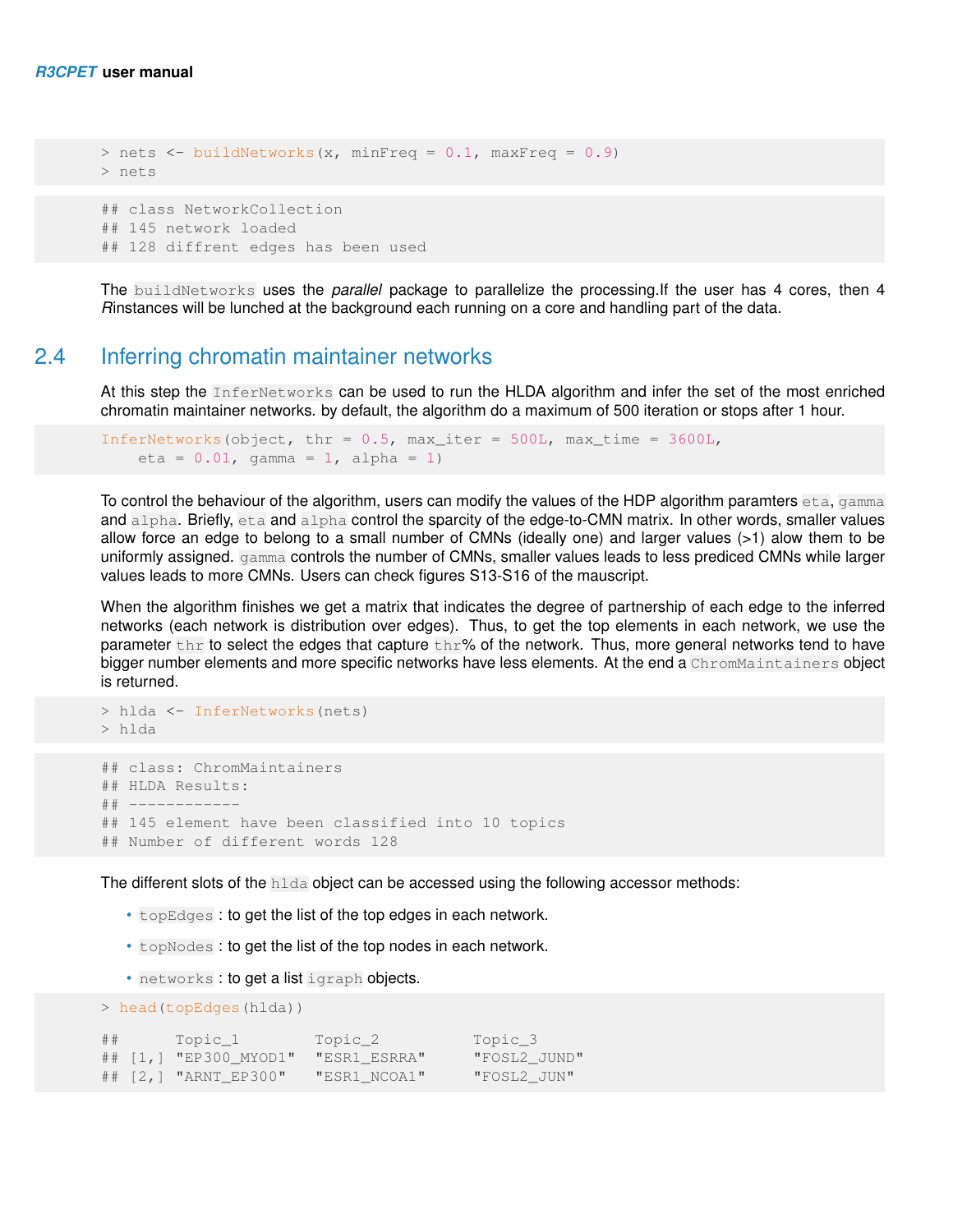```
## [3,] "GABPA_SP1" "ESRRA_NCOA1" "JUN_MYOD1"
## [4,] "CREBBP_SMAD3" "NCOA1_PPARGC1A" "JUN_SMAD3"
## [5,] "MYOD1_SP1" "ESR1_PPARGC1A" "FOSL2_JUNB"
## [6,] "CREBBP_MYOD1" "ESR1_SMAD3" ""
## Topic_4 Topic_5 Topic_6 Topic_7
## [1,] "GABPA_SP1" "ESR1_JUND" "JUND_SMAD4" "FOSL2_JUND"
## [2,] "MAPK1_SP1" "EP300_ESR1" "BRCA1_SMAD4" "EP300_JUN"
## [3,] "MAPK1_SMAD4" "EP300_SMAD4" "BCL6_EP300" "FOSL2_JUN"
## [4,] "MAPK1_SMAD3" "ESR1_SMAD4" "ESR1_SMAD3" "JUN_SMAD3"
## [5,] "JUND_MAPK1" "EP300_JDP2" "BRCA1_SMAD3" ""
## [6,] "BCL6_MAPK1" "" "" ""
## Topic_8 Topic_9 Topic_10
## [1,] "EP300_GABPA" "EP300_NCOA1" "CREBBP_PROX1"
## [2,] "EP300_SP1" "GTF2B_NCOA1" "MAPK1_PRKCD"
## [3,] "CREBBP_EP300" "ESRRA_GTF2B" "MAPK1_NCOA3"
## [4,] "ATF1 CREBBP" "ESR1 NCOA3" "MAPK1 NCOA1"
## [5,] "ATF1_GABPA" "ESRRA_NCOA3" ""
## [6,] "CREBBP_GABPA" "EP300_ESR1" ""
> head(topNodes(hlda))
## Topic_1 Topic_2 Topic_3 Topic_4 Topic_5 Topic_6
## [1,] "EP300" "ESR1" "FOSL2" "GABPA" "ESR1" "JUND"
## [2,] "MYOD1" "ESRRA" "JUND" "SP1" "JUND" "SMAD4"
## [3,] "ARNT" "NCOA1" "JUN" "MAPK1" "EP300" "BRCA1"
## [4,] "GABPA" "PPARGC1A" "MYOD1" "SMAD4" "SMAD4" "BCL6"
## [5,] "SP1" "SMAD3" "SMAD3" "SMAD3" "JDP2" "EP300"
## [6,] "CREBBP" "ARNT" "JUNB" "JUND" "" "ESR1"
## Topic_7 Topic_8 Topic_9 Topic_10
## [1,] "FOSL2" "EP300" "EP300" "CREBBP"
## [2,] "JUND" "GABPA" "NCOA1" "PROX1"
## [3,] "EP300" "SP1" "GTF2B" "MAPK1"
## [4,] "JUN" "CREBBP" "ESRRA" "PRKCD"
## [5,] "SMAD3" "ATF1" "ESR1" "NCOA3"
## [6,] "" "" "NCOA3" "NCOA1"
```
The igraph networks are not created at the beginning, the GenerateNetworks should be used to convert the topEdges slot into networks.

```
> hlda <- GenerateNetworks(hlda)
> head(networks(hlda))
## $Network1
## IGRAPH a55dddb UN-B 7 6 --
\#\# + attr: name (v/c), type (v/c)
## + edges from a55dddb (vertex names):
## [1] EP300 --MYOD1 EP300 --ARNT MYOD1 --SP1
## [4] GABPA --SP1 MYOD1 --CREBBP CREBBP--SMAD3
##
## $Network2
## IGRAPH f6652dc UN-B 6 9 --
\# + attr: name (v/c), type (v/c)
```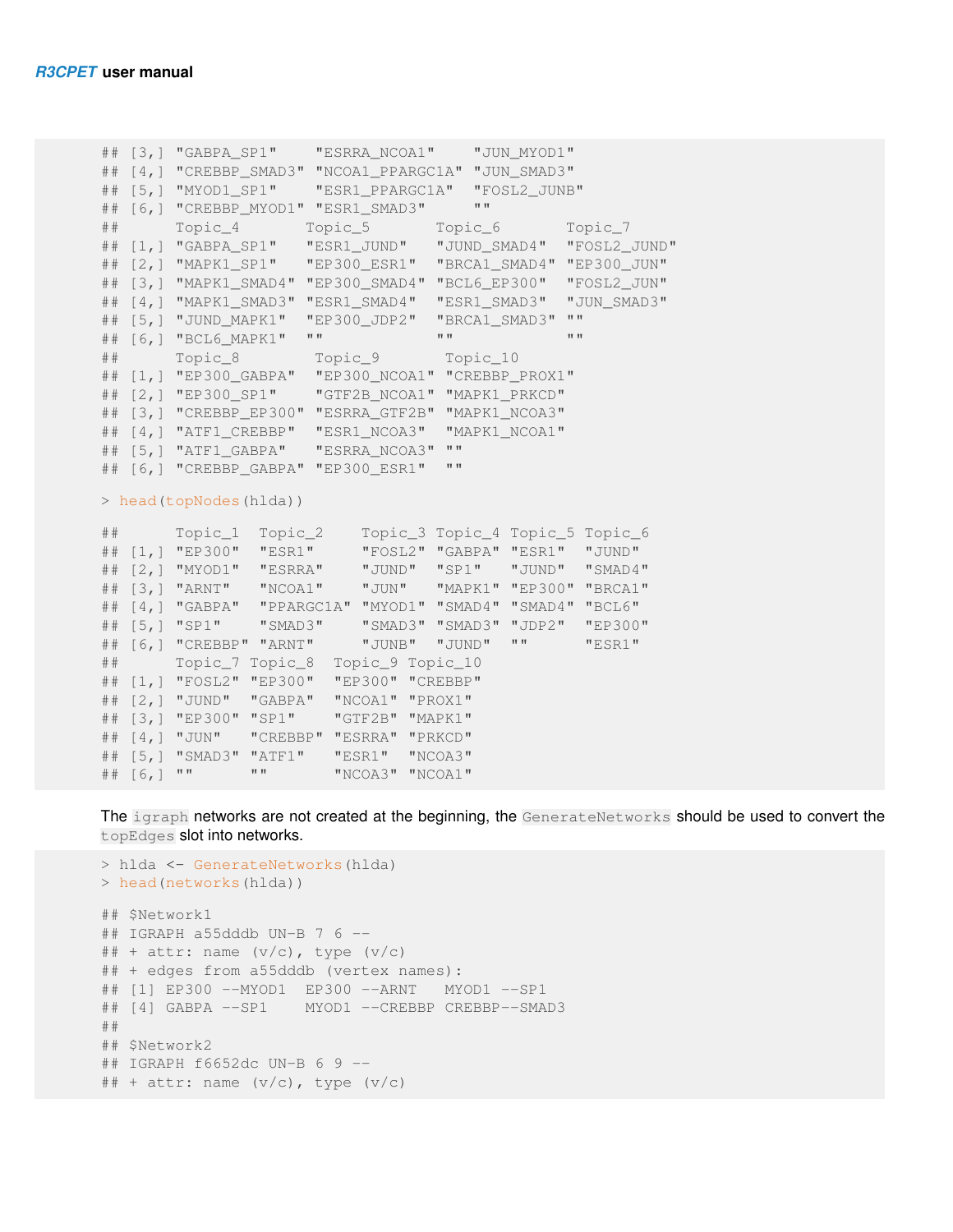```
## + edges from f6652dc (vertex names):
## [1] ESR1 --ESRRA ESR1 --NCOA1 ESRRA--NCOA1
## [4] ESR1 --PPARGC1A ESRRA--PPARGC1A NCOA1--PPARGC1A
## [7] ESR1 --SMAD3 ESR1 --ARNT NCOA1--ARNT
##
## $Network3
## IGRAPH 0c0b6fa UN-B 6 5 --
\# + attr: name (v/c), type (v/c)
## + edges from 0c0b6fa (vertex names):
## [1] FOSL2--JUND FOSL2--JUN JUN --MYOD1 JUN --SMAD3
## [5] FOSL2--JUNB
##
## $Network4
## IGRAPH 3412e71 UN-B 11 15 --
## + attr: name (v/c), type (v/c)## + edges from 3412e71 (vertex names):
## [1] GABPA--SP1 SP1 --MAPK1 SP1 --SMAD4 MAPK1--SMAD4
## [5] MAPK1--SMAD3 MAPK1--JUND SP1 --BCL6 MAPK1--BCL6
## [9] SP1 --TBP JUND --TBP SP1 --MAPK3 JUND --MAPK3
## [13] SP1 --BRCA1 TBP --ESR1 MAPK3--ESR1
##
## $Network5
## IGRAPH 7ecf040 UN-B 5 5 --
## + attr: name (v/c), type (v/c)## + edges from 7ecf040 (vertex names):
## [1] ESR1 --JUND ESR1 --EP300 ESR1 --SMAD4 EP300--SMAD4
## [5] EP300--JDP2
##
## $Network6
## IGRAPH a624826 UN-B 7 5 --
\#\# + attr: name (v/c), type (v/c)
## + edges from a624826 (vertex names):
## [1] JUND --SMAD4 SMAD4--BRCA1 BCL6 --EP300 BRCA1--SMAD3
## [5] ESR1 --SMAD3
```
if the user wants to annotate each protein in the network by its gene expression he can use the annotateExpres sion method. To use this method the user needs to provide a data. frame object, that contains the names of the genes in the first column and their expression value in the second.

```
> data(RPKMS)
> hlda <- annotateExpression(hlda, RPKMS)
> networks(hlda)[[1]]
## IGRAPH a55dddb UN-B 7 6 --
## + attr: name (v/c), type (v/c), RPKM (v/n)## + edges from a55dddb (vertex names):
## [1] EP300 --MYOD1 EP300 --ARNT MYOD1 --SP1
## [4] GABPA --SP1 MYOD1 --CREBBP CREBBP--SMAD3
```
<span id="page-8-0"></span>We can notice that the RPKM attribute was added to the network.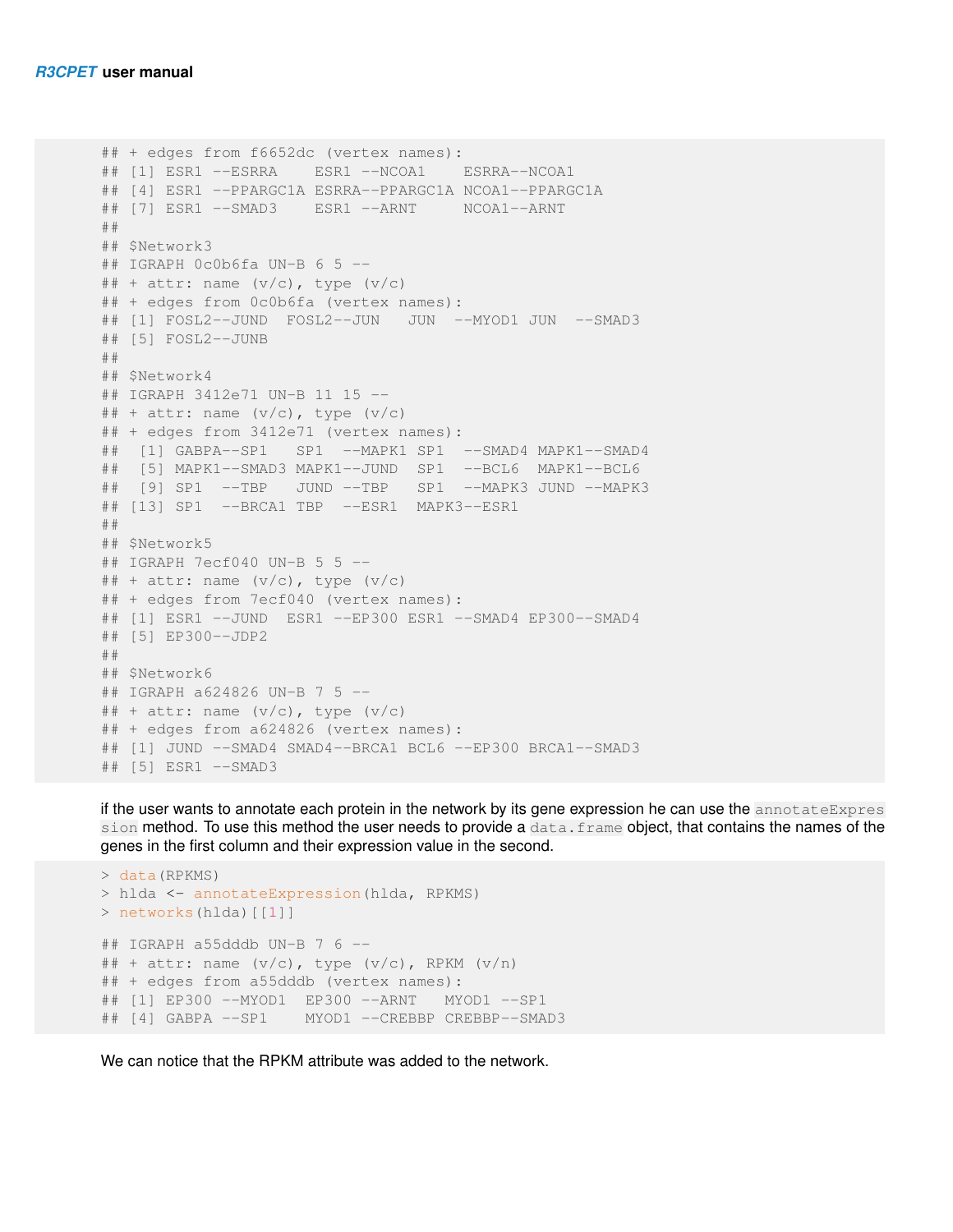### 2.5 Cluster DNA interactions by enrichment profile

Till the moment we can say ok, we got the list of out networks and we can do further biological examination to check the results, however,it would be nice if we can know which DNA interactions are enriched for same networks. Thus, the package provide a clustering feature to further analysis.

The clusterInteractions can be used to do so. The sota method of the *clValid* package is used.

The clusterInteractions is defined as follow:

```
clusterInteractions(object, method = "sota", nbClus = 20)
> ## clustering
> hlda <- clusterInteractions(hlda, method = "sota", nbClus = 6)
## clusterInteractions : checking
## clusterInteractions : reading args
## using clValid
## DNA interactions have been clustered into 6 cluster
```
### 2.6 Visualization

<span id="page-9-0"></span>The package comes with a bunch of visualization plots to enable the exploration of data mainly through the plot3CPETRes method.

```
plot3CPETRes(object, path = "", W = 14, H = 7, type = c("heatmap",
   "clusters", "curve", "avgCurve", "netSim", "networks"), byEdge = TRUE,
   layoutfct = layout.kamada.kawai, ...)
```
To get the genomic coordinates of the regions involved in each cluster the methods getRegionsIncluster can be used. To use it the initial initial interaction data should be provided.

```
> getRegionsIncluster(hlda, x, cluster = 3)
## GRanges object with 38 ranges and 1 metadata column:
                        ranges strand | PET_ID
## <Rle> <IRanges> <Rle> | <character>
## [1] chr1 20832660-20834660 * | PET#11.1
## [2] chr1 20833954-20835954 * | PET#11.2
## [3] chr1 24116461-24118461 * | PET#14.1
## [4] chr1 24117714-24119714 * | PET#14.2
## [5] chr1 38155583-38157583 * | PET#26.1
## ... ...<br>## [34] chr3 101293007-101295007 * | PET#222.2
## [34] chr3 101293007-101295007 * | PET#222.2
## [35] chr3 133378968-133380968 * | PET#232.1<br>## [36] chr3 133380114-133382114 * | PET#232.2
          chr3 133380114-133382114
## [37] chr5 110427069-110429069 * | PET#287.1
## [38] chr5 110428082-110430082 * | PET#287.2
#### seqinfo: 6 sequences from an unspecified genome; no seqlengths
```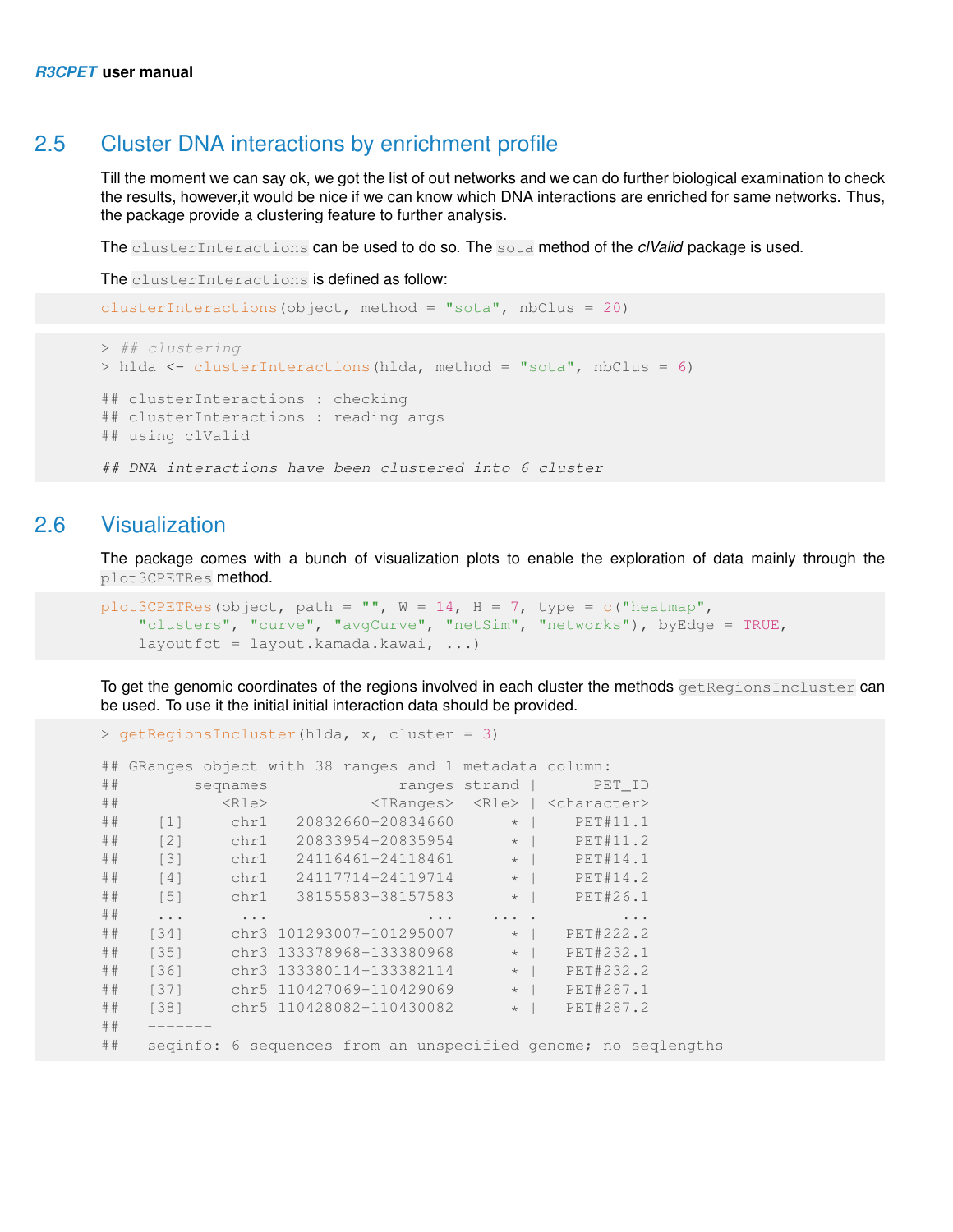#### 2.6.1 Heatmaps

After clustering the enrichment map can be visualized using the heatmap option in the plot3CPETRes method. Here each column represent a chromatin-chromatin interaction and each row represents a chromatin maintainer network. The colors indicate the probability that a chromatin-chromatin interaction is maintained by a chromatin maintainer network.



> plot3CPETRes(hlda, type = "heatmap")

#### 2.6.2 Enrichment curves

<span id="page-10-0"></span>An other way to check the enrichment of the different chromatin interactions in the different clusters is by plotting the enrichment and average enrichment curves in of the chromatin interactions in each clusters.

if the type parameter of the plot3CPETRes method is set to curve the enrichment profile of all the interactions per cluster is displayed as shown bellow:

```
> ## plotting curves
> plot3CPETRes(hlda, type = "curve")
```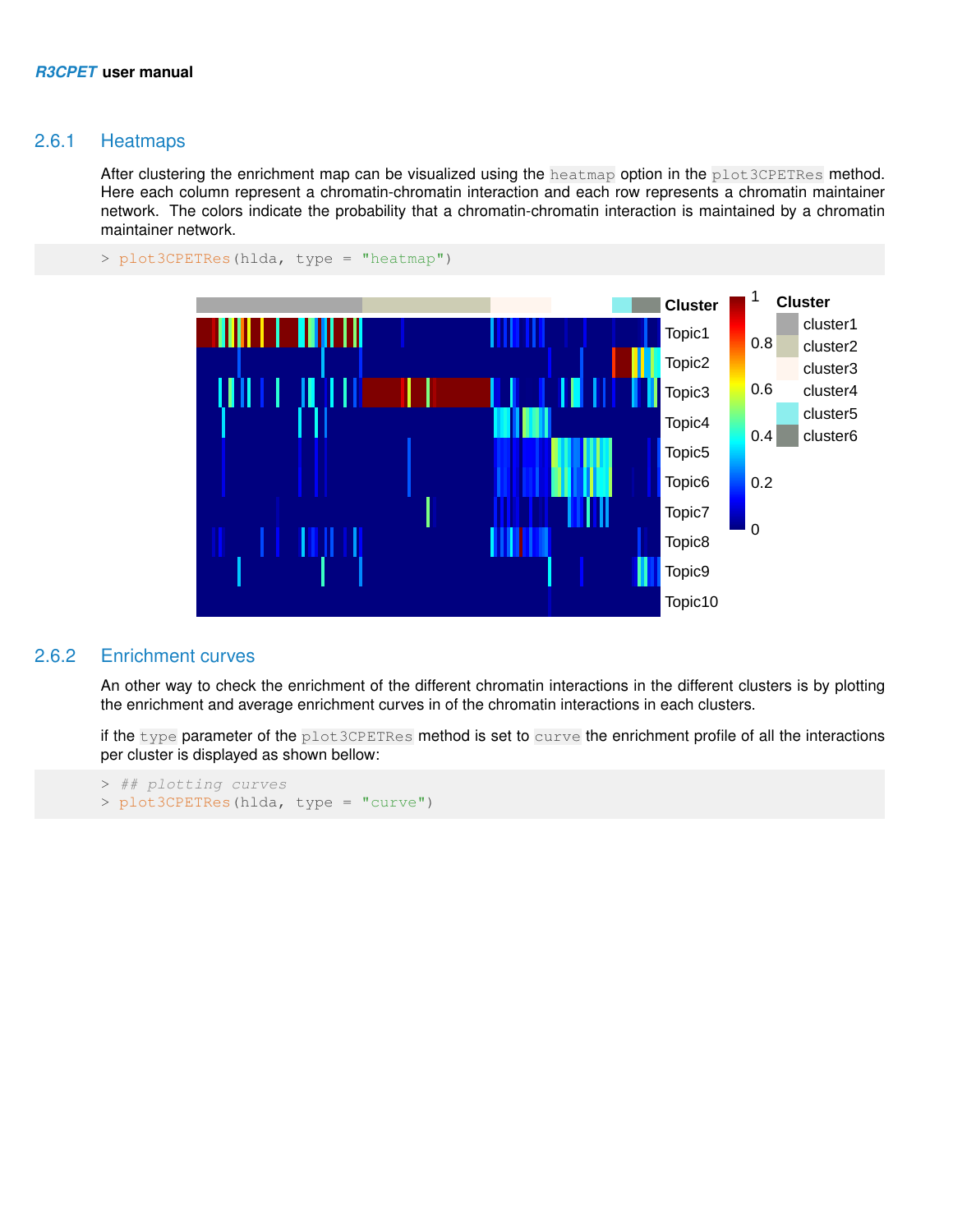

if type  $=$  "avgCurve" then the average curves are displayed.

```
> ## plotting Average curves
> plot3CPETRes(hlda, type = "avgCurve")
```
## curves and avgCurves are only plotted for clues objects. function kept for legacy



#### 2.6.3 plot networks

<span id="page-11-0"></span>if type ="networks" is used, a pdf file AllGraphs.pdf is created and contains one networks per page. This method returns a ggplot list (one for each network). By default the layout.kamada.kawai from the *igraph* package is used by the user can pass any other function through the layout fet parameter.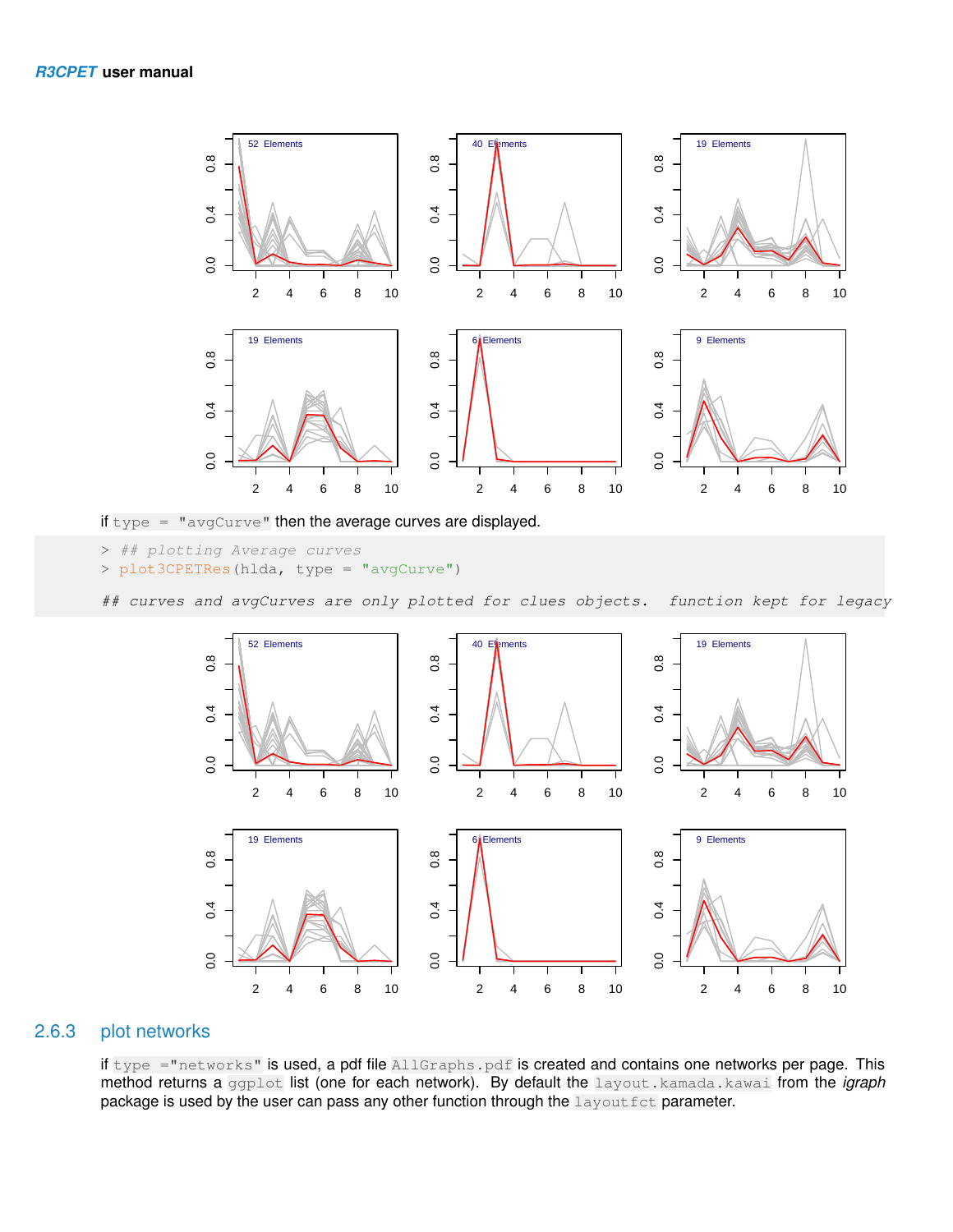```
> nets_plot <- plot3CPETRes(hlda, type = "networks")
> plot(nets_plot[[4]])
```


#### 2.6.4 Networks similarity

<span id="page-12-0"></span>To the degree to which the infered networks share some common edges we can set  $type =$  "netSim". of course, the smaller the similarity the better.

```
> plot3CPETRes(hlda, type = "netSim")
```
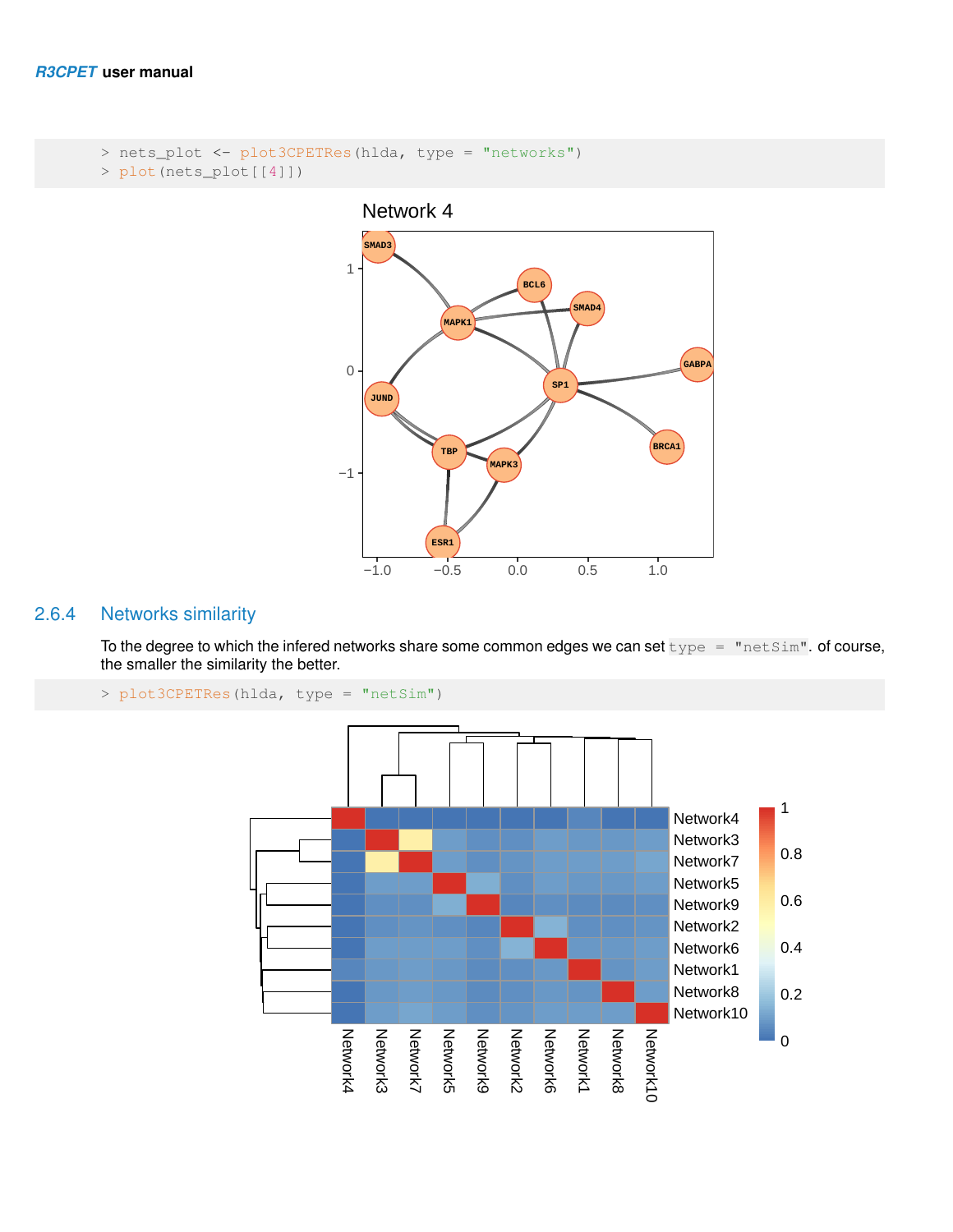#### 2.6.5 Circos maps

*R3CPET* also enable the user to plot a basic circos map for a given cluster through the method visualizeCircos. The initial data should be passed in the data parameter as a ChiapetExperimentData object.

 $visualizeCircos(object, data, cluster = 1, chrLengthts = NULL)$ 

By default, the human chromosome lengths are used, if the user is using different species he can provide his own chromosome lengths as a two columns data. frame that contains the name of the chromosome in the first column and the length in the second one.

> visualizeCircos(hlda, x, cluster = 4)



### **Interactions in cluster 4**

### 2.7 Gene enrichment

<span id="page-13-0"></span>*R3CPET* enable uses to do a GO analysis using the **DAVID** web service. Two types of enrichment can be done:

• GO enrichment analysis of the proteins of the inferred networks using the GOEnrich.networks method.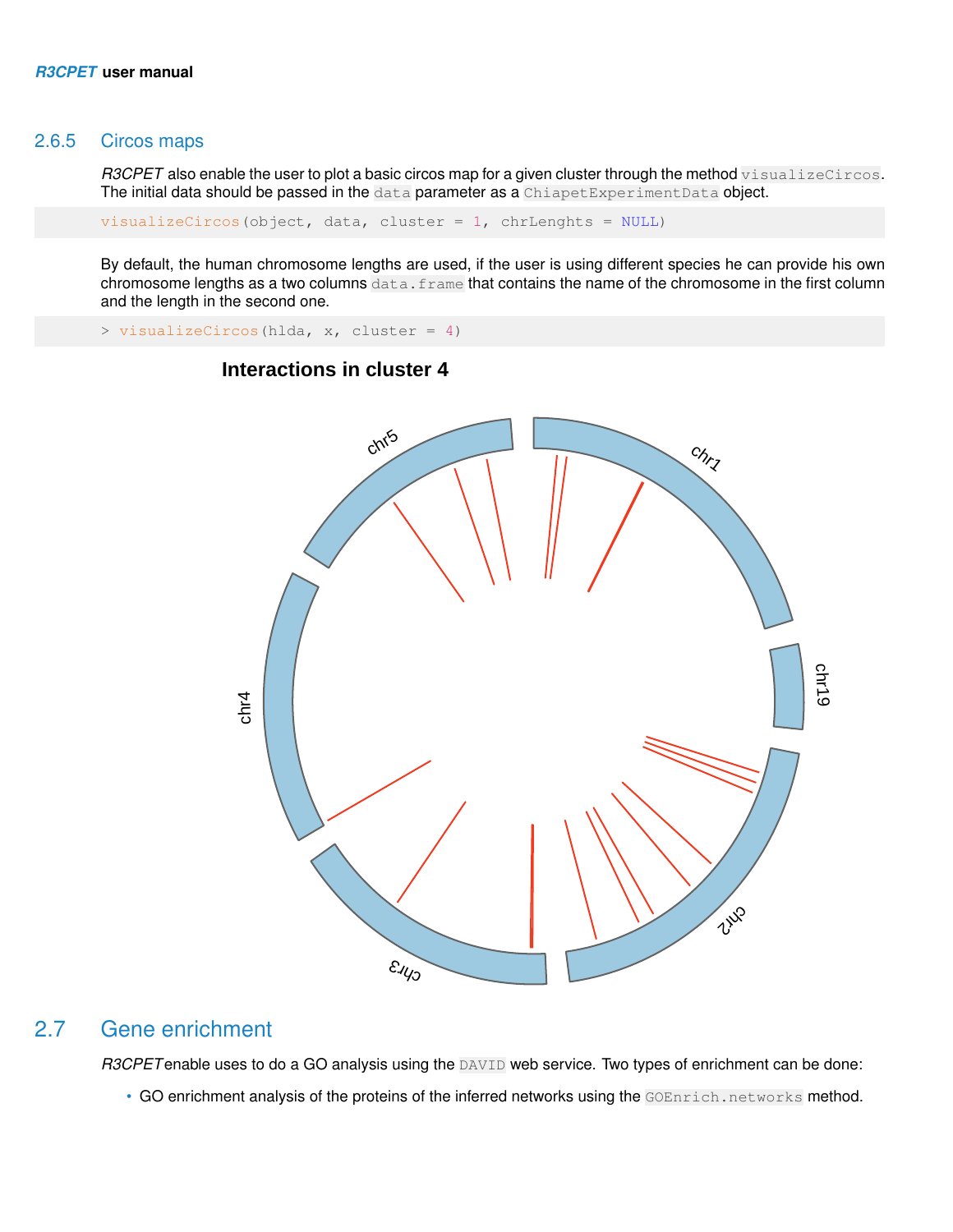<span id="page-14-0"></span>• GO enrichment of the chromatin interaction clusters using the GOEnrich.folder method.

#### 2.8 Using the web interface

After getting all the results (HLDA, clustering, ... etc), the user can display the results using a web browser developed using the *shiny* package. This can be done thought the method createServer.

createServer(x, nets, hlda)

<span id="page-14-1"></span>In the website the user can have some information about the raw data, such as the used TF, how many regeions each TF binds, the distribution of interaction per cluster, .... etc. Some of the features are explained in the flowing points

#### 2.8.1 Raw data visualization

Statistics about the 3 types of raw data data (chromatin interactions, TFBS, PPI) can be displayed. Two select options are available under the "Raw Data" panel:



**Visualize 3CPET results** 

**Figure 3: Example showing the histogram of the number of interacting region per chromosome**

- data type selection option: in which the user selects the type of data he wants analyze : Interactions, TFBS or PPI.
- <span id="page-14-2"></span>• statistics selection option : in which the user selects the type of the plot he wants to generate (Figure 4)

#### 2.8.2 Results visualization

This panel also enables the user to interactively analyze his results. Two types of results can be analyzed : The concerning the Chromatin maintainer networks, and the other one about the clustered genomic regions. For example, Figure 5. shows a screenshot in which the user selects a Chromatin maintainer network and display it in an interactive manner using the *D3js* javascript library.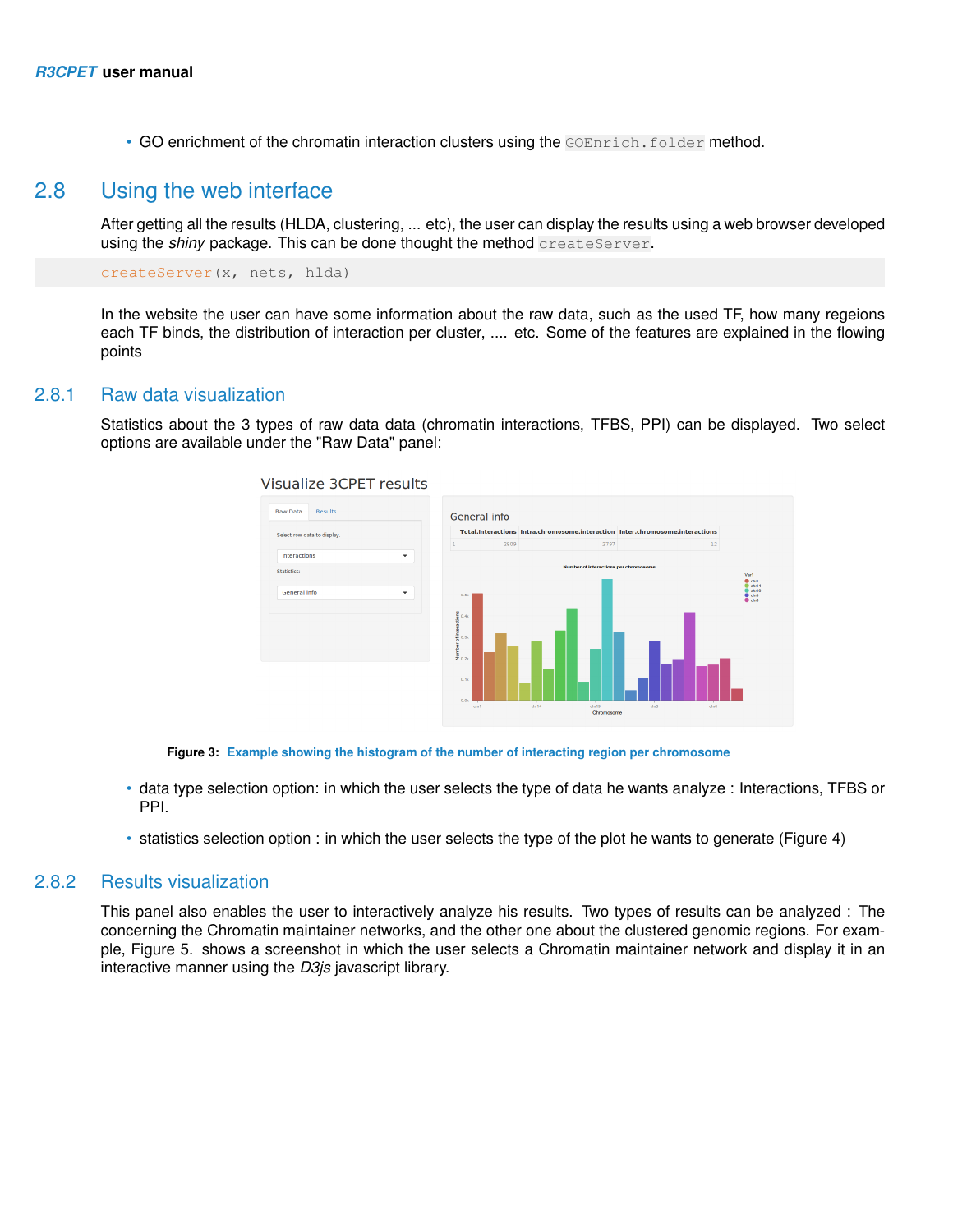#### **Visualize 3CPET results**



**Figure 4: Example of the plots in the web interface**

## 3 Session Info

#### <span id="page-15-0"></span>sessionInfo()

```
## R version 4.2.0 RC (2022-04-19 r82224)
## Platform: x86_64-pc-linux-gnu (64-bit)
## Running under: Ubuntu 20.04.4 LTS
##
## Matrix products: default
## BLAS: /home/biocbuild/bbs-3.15-bioc/R/lib/libRblas.so
## LAPACK: /home/biocbuild/bbs-3.15-bioc/R/lib/libRlapack.so
##
## locale:
## [1] LC_CTYPE=en_US.UTF-8 LC_NUMERIC=C
## [3] LC_TIME=en_GB LC_COLLATE=C
## [5] LC_MONETARY=en_US.UTF-8 LC_MESSAGES=en_US.UTF-8
## [7] LC_PAPER=en_US.UTF-8 LC_NAME=C
## [9] LC_ADDRESS=C LC_TELEPHONE=C
## [11] LC MEASUREMENT=en US.UTF-8 LC IDENTIFICATION=C
##
## attached base packages:
## [1] stats4 stats graphics grDevices utils
## [6] datasets methods base
##
## other attached packages:
## [1] ggplot2_3.3.5 R3CPET_1.28.0
## [3] Rcpp_1.0.8.3 igraph_1.3.1
## [5] GenomicRanges_1.48.0 GenomeInfoDb_1.32.0
## [7] IRanges_2.30.0 S4Vectors_0.34.0
## [9] BiocGenerics_0.42.0
##
## loaded via a namespace (and not attached):
## [1] colorspace_2.0-3
```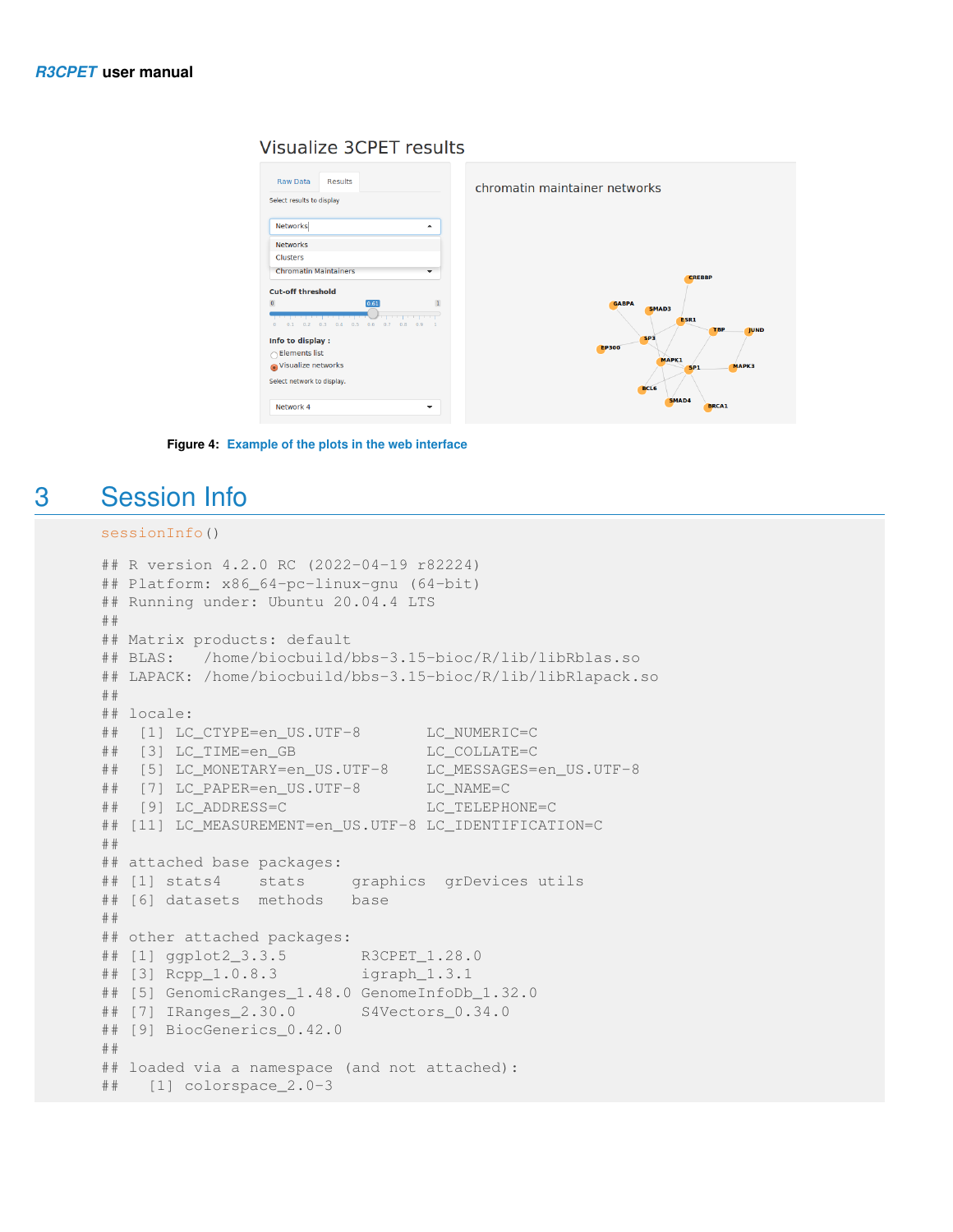```
## [2] rjson_0.2.21
## [3] ellipsis_0.3.2
## [4] class_7.3-20
## [5] biovizBase_1.44.0
## [6] htmlTable_2.4.0
## [7] XVector_0.36.0
## [8] base64enc_0.1-3
## [9] dichromat_2.0-0
## [10] rstudioapi_0.13
## [11] farver_2.1.0
## [12] bit64_4.0.5
## [13] AnnotationDbi_1.58.0
## [14] fansi_1.0.3
## [15] xml2_1.3.3
## [16] codetools_0.2-18
## [17] splines_4.2.0
## [18] ggbio_1.44.0
## [19] cachem_1.0.6
## [20] knitr_1.38
## [21] Formula_1.2-4
## [22] Rsamtools_2.12.0
## [23] cluster_2.1.3
## [24] dbplyr_2.1.1
## [25] png_0.1-7
## [26] pheatmap_1.0.12
## [27] graph_1.74.0
## [28] BiocManager_1.30.17
## [29] compiler_4.2.0
## [30] httr_1.4.2
## [31] backports_1.4.1
## [32] assertthat_0.2.1
## [33] Matrix_1.4-1
## [34] fastmap_1.1.0
## [35] lazyeval_0.2.2
## [36] cli_3.3.0
## [37] formatR_1.12
## [38] htmltools_0.5.2
## [39] prettyunits_1.1.1
## [40] tools_4.2.0
## [41] gtable_0.3.0
## [42] glue_1.6.2
## [43] GenomeInfoDbData_1.2.8
## [44] reshape2_1.4.4
## [45] dplyr_1.0.8
## [46] rappdirs_0.3.3
## [47] Biobase_2.56.0
## [48] vctrs_0.4.1
## [49] Biostrings_2.64.0
## [50] rtracklayer_1.56.0
## [51] xfun_0.30
## [52] stringr_1.4.0
```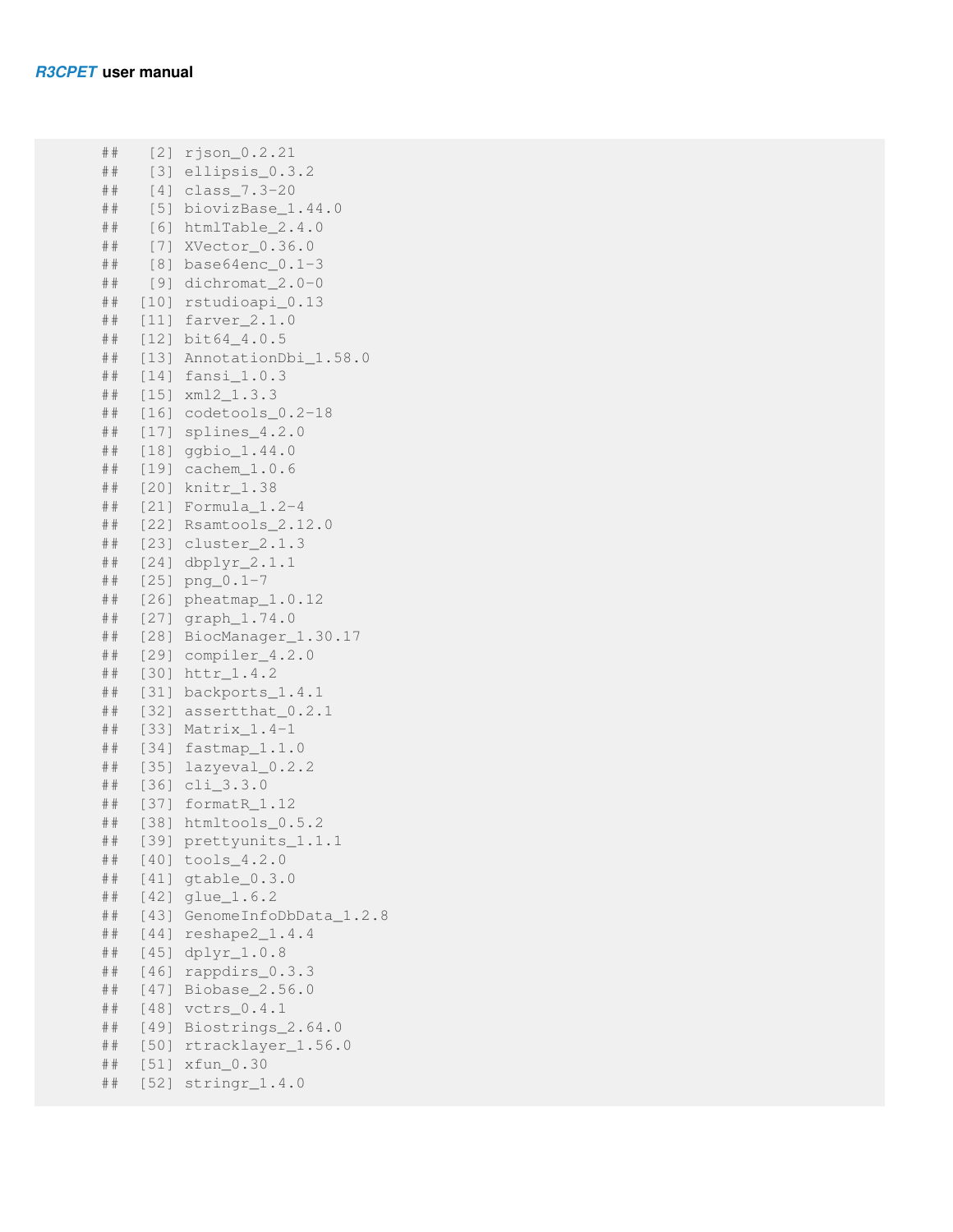```
## [53] lifecycle_1.0.1
## [54] ensembldb_2.20.0
## [55] restfulr_0.0.13
## [56] XML_3.99-0.9
## [57] zlibbioc_1.42.0
## [58] scales_1.2.0
## [59] BSgenome_1.64.0
## [60] BiocStyle_2.24.0
## [61] VariantAnnotation_1.42.0
## [62] ProtGenerics_1.28.0
## [63] hms_1.1.1
## [64] MatrixGenerics_1.8.0
## [65] RBGL_1.72.0
## [66] parallel_4.2.0
## [67] SummarizedExperiment_1.26.0
## [68] AnnotationFilter_1.20.0
## [69] RColorBrewer_1.1-3
## [70] yaml_2.3.5
## [71] curl_4.3.2
## [72] memoise_2.0.1
## [73] gridExtra_2.3
## [74] biomaRt_2.52.0
## [75] rpart_4.1.16
## [76] reshape_0.8.9
## [77] latticeExtra_0.6-29
## [78] stringi_1.7.6
## [79] RSQLite_2.2.12
## [80] highr_0.9
## [81] BiocIO_1.6.0
## [82] checkmate_2.1.0
## [83] GenomicFeatures_1.48.0
## [84] filelock_1.0.2
## [85] BiocParallel_1.30.0
## [86] rlang_1.0.2
## [87] pkgconfig_2.0.3
## [88] matrixStats_0.62.0
## [89] bitops_1.0-7
## [90] evaluate_0.15
## [91] lattice_0.20-45
## [92] purrr_0.3.4
## [93] labeling_0.4.2
## [94] GenomicAlignments_1.32.0
## [95] htmlwidgets_1.5.4
## [96] bit_4.0.4
## [97] tidyselect_1.1.2
## [98] GGally_2.1.2
## [99] plyr_1.8.7
## [100] magrittr_2.0.3
## [101] R6_2.5.1
## [102] generics_0.1.2
## [103] Hmisc_4.7-0
```